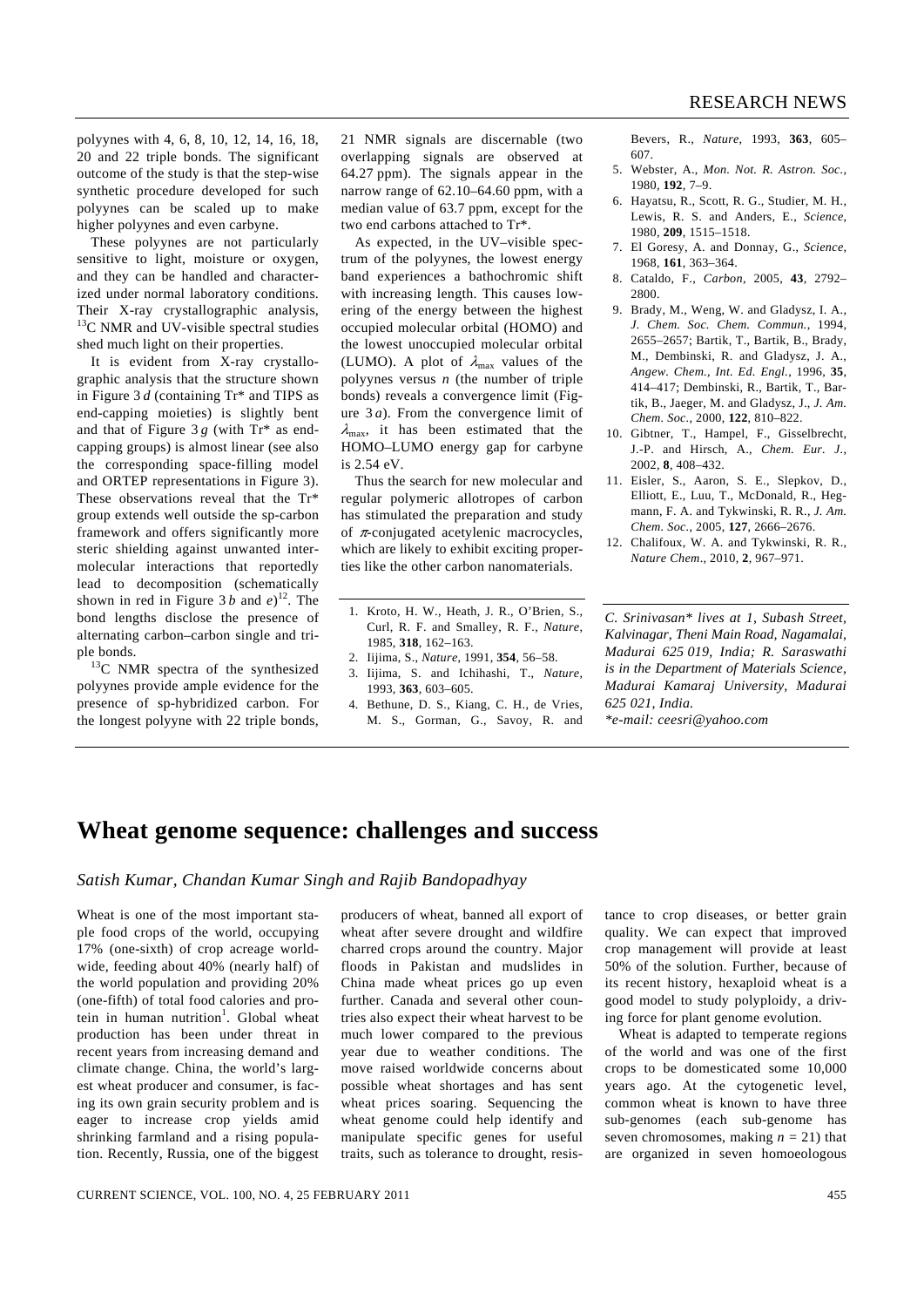groups; each group has three closely related chromosomes, one from each of the three related sub-genomes. The diploid progenitors of the A, B and D subgenomes have been identified, although there has always been a debate regarding the progenitor of the B genome. It has also been found that common wheat behaves much like a diploid organism during meiosis, but its genome can tolerate aneuploidy because of the presence of triplicate genes. These features along with the availability of a large number of aneuploids (particularly including a complete set of monosomics, a set of 42 compensating nullisomic–tetrasomics and a complete set of 42 ditelocentrics developed by  $Sears<sup>2</sup>$  and more than 400 segmental deletion lines (developed later by Endo and  $\text{Gill}^3$ ) greatly facilitated wheat genomics research.

 The wheat genome is the largest genome decoded to date. It is five times larger than the human genome and is known to be a complex structure, comprised of three independent genomes. Its large genome (>16 GB) and the high proportion of repetitive DNA (>80%) make this crop less attractive for genomics research. Nevertheless, a variety of genomic resources, including the following have become available for this crop, which should facilitate further research: (i) genome-wide genetic and physical maps (including expressed sequence tag (EST) maps and molecular function maps); (ii) a large number of known quantitative trait loci (some of them even cloned) for a variety of agronomic traits<sup>1</sup>;  $(iii)$  >1.07 million wheat ESTs (dbEST, 1 December 2010; http://www.ncbi.nlm. nih.gov/dbEST/dbEST\_summary.html); (iv) BAC libraries for each of the three sub-genomes (A, B and D) and for specific chromosomes or chromosome  $arms<sup>4,5</sup>$ ; (v) identified gene-rich regions (GRRs) on all wheat chromosomes<sup>6</sup>, which will be the target for genome sequencing under the aegis of the recently launched 'Wheat Genome Sequencing Consortium' (WGSC; http://www.wheatgenome.org), and (vi) availability of BLASTsearchable wheat genomic sequences that yielded ~1× genome coverage of Chinese Spring genome (http://www.cerealsdb. uk.net/search\_reads.htm).

 The wheat genome project, funded by the Biotechnology and Biological Sciences Research Council (BBSRC, UK), was undertaken at the Centre for Genomic Research, The University of Liverpool, UK. Neil Hall and Anthony Hall (The University of Liverpool), in collaboration with Keith Edwards and Gary Barker (University of Bristol) and Mike Bevan (John Innes Centre) have sequenced the entire wheat genome and now the DNA data are available via EMBL/GeneBank and CerealsDB to crop breeders to help them select key agricultural traits for breeding. These data are expected to be published soon. The decoding was done with the help of advanced sequencing technology developed by 454 Life Sciences, USA, which reads the DNA sequence hundred times faster than the system used for human genome sequencing. The genote sequence machine used enabled researcher to analyse a million strands of DNA at a time. The process used in this case is called pyrosequencing, a technique which involves extracting DNA, suspending it in fluid, breaking it apart with bursts of gas and using chemical reactions and a high-resolution camera to infer its make-up. This is a classical example of world-class skills in sequencing and wheat genetics to deal with large genome sequence, as mentioned by Richard Summers, Vice-Chairman of the British Society of Plant Breeders. This technique enables scientists to complete the wheat genome sequencing in around a year compared to 13 years in case of the human genome sequencing which has five times shorter genome sequence.

 The genome sequences released are fivefold coverage (5×) of the reference bread wheat variety Chinese Spring line (CS 42). This gives the researchers access to an estimated 95% of the genes in this variety of wheat. The genome data released are in a 'raw' format, comprising sequence reads of the wheat genome in the form of letters representing the genetic 'code'. A complete copy of the genome requires further read-through, significant work on annotation and the assembly of the data into chromosomes. By understanding the genetic differences between varieties with different desirable traits, selective breeding can produce new types of wheat that are able to withstand drought and salinity better, and also provide higher yields. The quick release of data into the public domain allows other scientists and wheat-breeding companies to rapidly employ them in practical applications.

 The massive genome size of wheat (16 billion base pairs) far larger than corn (3 billion base pairs), rice (430 million base pairs)<sup>7</sup> (http://www.ncbi.nlm.nih. gov/pmc/articles/PMC139353/), is one of the reasons for the delay in analysing the genetic code. This large genome size is the result of repetition of the same gene around six times in the strains of Chinese spring wheat, which is used for sequencing. Also, wheat has a tangled ancestry, tracing its descent from three different species of wild grass.

 The future aspect of wheat genome sequencing is the identification of specific genes for useful traits such as tolerance to drought. It is also a source to enable the scientist and breeder worldwide to analyse the sequence and use it in a new breeding method called macro-assisted selection that could dramatically increase the speed and efficiency of plant breeding. Genetic engineers may hope to craft artificial strains of wheat using the code. It will help to overcome the ongoing demand for food, the production of wheat will need to be increased by 50% of the total productions worldwide within the next 40 years (http://esciencenews.com/ articles/2010/08/26/decoding.wheat.genome. will.aid.global.food.shortage).

 International Wheat Genome Sequence Consortium (IWSGC), an international group working on wheat, compared it with the unordered string of letters from a set of encyclopedia volumes, because this sequence information cannot be considered as a whole genome sequence of wheat, comparable to those produced for crops earlier, like rice and corn, in which the sequence are ordered, annotated, and aligned in such a way that the position of the genes along the chromosomes is well known. This ordering and alignment is essential for linking the genetic information to the agronomically important traits that the breeders are targeting for improving wheat varieties. Thus, significant additional resources, far exceeding those invested to achieve the 5× coverage, are needed over next few years to obtain a wheat genome sequence. IWSGC called this a premature claim jeopardizing the ongoing international efforts to truly achieve a genome sequence with high utility for wheat in the next 5 years.

 Whatever be the opinions made by claimants worldwide, this is an impressive first achievement and major breakthrough in the ongoing wheat research and several people around the world are going to be benefited directly or indirectly, although there are still some con